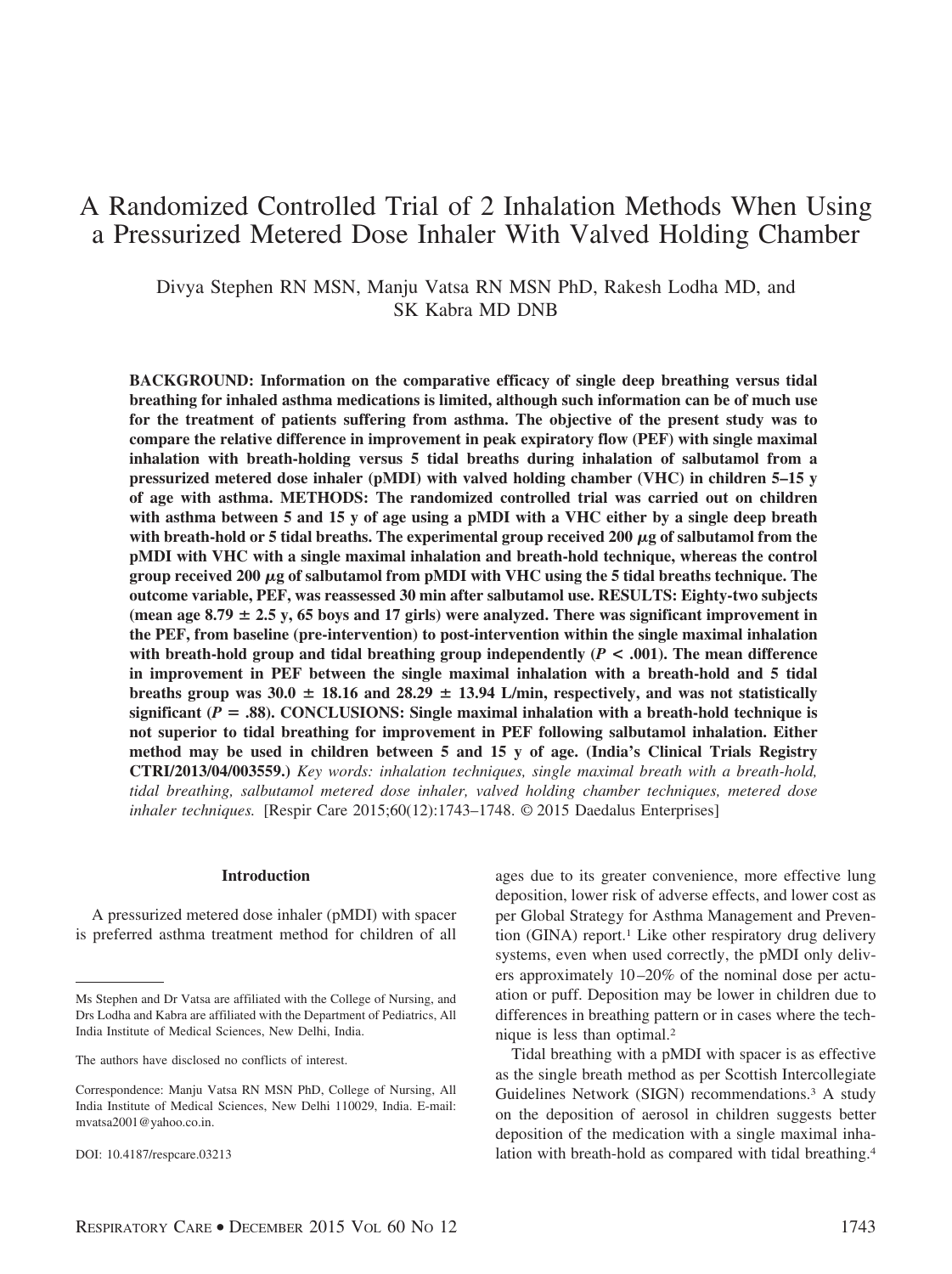Breath-holding is usually recommended after the aerosol inhalation, but there is limited information on the clinical importance of breath-holding in the case of children. It has been observed that, in adults, breath-holding only improves lung deposition after an extremely slow inhalation, which may be difficult for children to perform.5 Information on comparative efficacy of either method is limited.

Thus, the objective of the present study is to compare the relative improvement in peak expiratory flow (PEF) with a single maximal inhalation with breath-hold versus 5 tidal breaths during inhalation of salbutamol from a pMDI with valved holding chamber (VHC) in children 5–15 y of age with asthma.

# **Methods**

The study was conducted between August and December 2012 at the out-patient pediatric chest clinic of a tertiary care hospital in New Delhi, India. Ethical clearance was obtained from the institutional ethics committee. Informed consent from parents and assent from children above 7 y were also taken.

We enrolled children 5–15 y of age diagnosed with asthma by a physician and receiving inhalation therapy with a pMDI and VHC, who could perform the maneuver for measuring PEF and who could hold their breath for 5 s or more. Children with exacerbations of asthma (ie, as per Global Initiative for Asthma [GINA] report: breathlessness on walking or talking or at rest; breathing frequency - 30/min; moderate or loud wheeze; accessory or suprasternal retractions; unable to talk in sentences;  $S_{aO_2}$  on room air < 95%); congenital abnormalities of the chest, cardiovascular or neuromuscular disease; anthropometric parameters less than third percentile; regular long-acting  $\beta_2$  agonist (salmeterol, formoterol) use; and those who had received  $\beta_2$  agonist (salbutamol), methylxanthines (theophylline), or anti-cholinergic drugs (ipratropium bromide) 6 h before the observation were excluded from the study.

The intervention, that is, single maximal inhalation with a breath-hold technique, was demonstrated by the investigator to the children in the experimental group, and they were asked to demonstrate in return to ensure that they followed the procedure. Children were administered 2 puffs of salbutamol using a pMDI (with an interval of 60 s between each puff, each puff being 100  $\mu$ g) with a VHC (Zerostat VT spacer, Cipla, Mumbai, India; a small volume static free spacer with a valve) and asked to inhale through the inbuilt mouthpiece either by the 5 tidal breaths (control group) or single maximal inhalation with a breathhold (experimental group) of at least 5 s duration (maximum 10 s) with each puff. The subject was then asked to exhale into the VHC without removing the mouthpiece. The mouthpiece of the VHC has small slitlike openings,

# **QUICK LOOK**

## **Current knowledge**

A pressurized metered dose inhaler (pMDI) with spacer is the preferred device for aerosol therapy for treatment of asthma in children. pMDIs have greater convenience, more effective lung deposition, lower risk of adverse effects, and lower cost. When used correctly, pMDIs only deliver approximately 10 –20% of the nominal dose per actuation. Deposition may be lower in children due to differences in breathing pattern or in cases where the technique is less than optimal.

# **What this paper contributes to our knowledge**

A single maximal inhalation with a breath-hold technique was not superior to the 5 tidal breathing technique in improving the peak expiratory flow in children with asthma who use a pMDI with a valved holding chamber. Children can be taught either of the methods in accordance with their ability to perform a particular technique or their preference for administration of inhaled medications for asthma.

which allow exhaled air to move out as the one-way valve closes the spacer chamber. For the tidal breathing method, the multiple breathing technique steps as per GINA<sup>6</sup> and Indian Academy of Pediatrics Respiratory Chapter recommendations7 were followed. The children were able to take the medicine through the VHC without a mask. The duration of breath-hold was measured in seconds using a stopwatch. PEF after salbutamol inhaler use was assessed 30 min after the initial dose. In the event that a child, after being randomized into the experimental group, was unable to perform the breath-hold for at least 5 s during actual assessment with salbutamol, then the subject was considered as attrition.

PEF was assessed using a peak expiratory flow meter (Breathe-O-meter, Cipla, Mumbai, India) with the subject in standing position. The inter-class consistency in obtaining PEF between the investigator and the asthma clinic staff was assessed among 10 children suffering from asthma and was found to be 99.6%. Three consecutive readings for each child were taken, from which the best value was recorded. If a reading was hindered due to cough or sneeze, it was not considered.

The sample size was calculated based on the pilot study performed on 10 subjects. At the end of the pilot study, assuming that the baseline PEF values are the same in both groups, the improvement in PEF from baseline was found to be 32.6  $\pm$  9 L/min in the experimental group and  $27.6 \pm 9$  L/min in the control group. Computing the above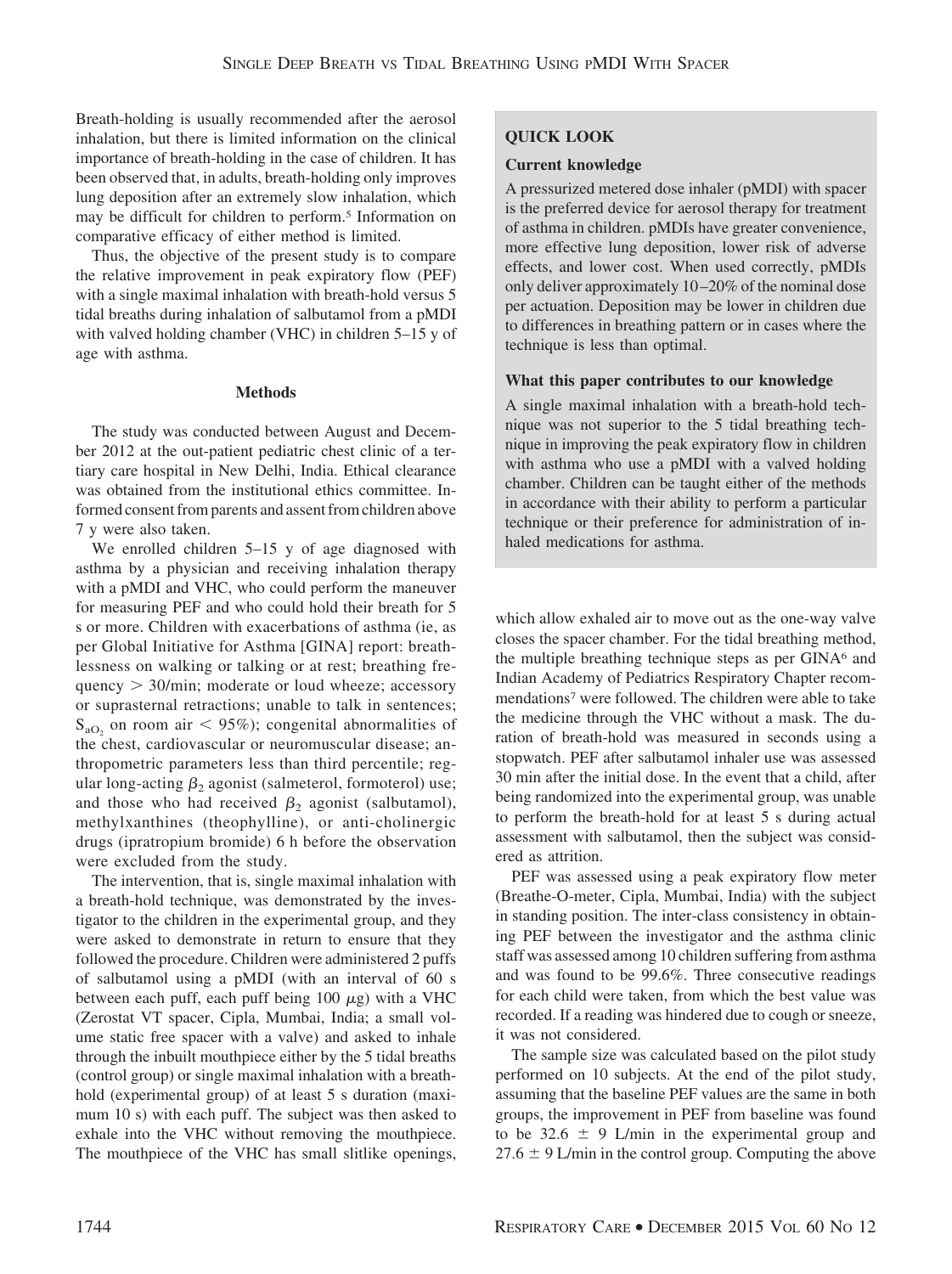

Fig. 1. Flow chart. The experimental groups performed a single maximal inhalation with breath-hold, and the control groups performed 5 tidal breaths.

values with an alpha of 5% and power of 80% and 1:1 ratio, by the method of change, we needed to enroll 37 in each group, ie, 74 cases. Considering an expected attrition rate of 10%, it was decided to enroll 82 cases (41 in each arm).

The children's ability to perform a single maximal inhalation with breath-hold technique can vary with age. To address this issue, we stratified eligible children into age groups such as  $5-7$  y,  $8-10$  y, and  $11-15$  y. Children in each strata were randomized into the single maximal inhalation with a breath-hold group or the 5 tidal breaths group using numbered opaque envelops for allocation concealment. Stratified randomization was achieved using a computerized random number generator (http://www. randomization.com/).

The data are represented as mean  $\pm$  SD. The categorical data are represented as  $n$  (%) and were analyzed by applying chi-square test or Fisher's exact test, wherever necessary. The continuous data (ie, the mean improvement in PEF between the experimental and control groups) were analyzed using Student *t* test or Mann-Whitney test wherever necessary. To find the improvement within each treatment modality for pre- and post-PEF values, paired *t* test was applied. A *P* value of  $\leq$  .05 was considered as statistically significant. Analysis of variance was used to compare breath-hold duration among the 3 age groups. SPSS 20.0 (SPSS, Chicago, Illinois) was used for statistical analysis.

#### **Results**

During the study period, 83 children were randomized into the experimental and control groups. One subject in the experimental group was considered as attrition, as he was unable to hold his breath for a minimum of 5 s during the actual performance and was therefore excluded. Thus, data from 82 subjects were available for final analysis, ie, 41 subjects in each arm (65 [79.3%] boys and 17 [20.7%] girls with a mean age of 8.8  $\pm$  2.5 y) were included (Fig. 1). The baseline characteristics of the study subjects are shown in Table 1.

Table 2 shows the comparison of improvement in PEF within as well as between the groups. There was significant improvement in the PEF, from baseline (pre-intervention) to post-intervention within the single maximal inhalation with breath-hold group and tidal breathing group independently at a  $P$  value  $\leq$  .001. The mean difference in improvement in the PEF between the single maximal inhalation with a breath-hold and 5 tidal breath groups was  $30.0 \pm 18.16$  and  $28.29 \pm 13.94$  L/min, respectively, and was not found to be statistically significant ( $P = .88$ ). The mean percentage improvement in PEF from baseline was  $17.52 \pm 10.05$  L/min in the experimental group and  $17.45 \pm 9.19$  L/min in the control group and was found to be comparable ( $P = .82$ ). A total of 16 (39.0%) subjects in the single maximal group and 11 (26.8%) subjects in the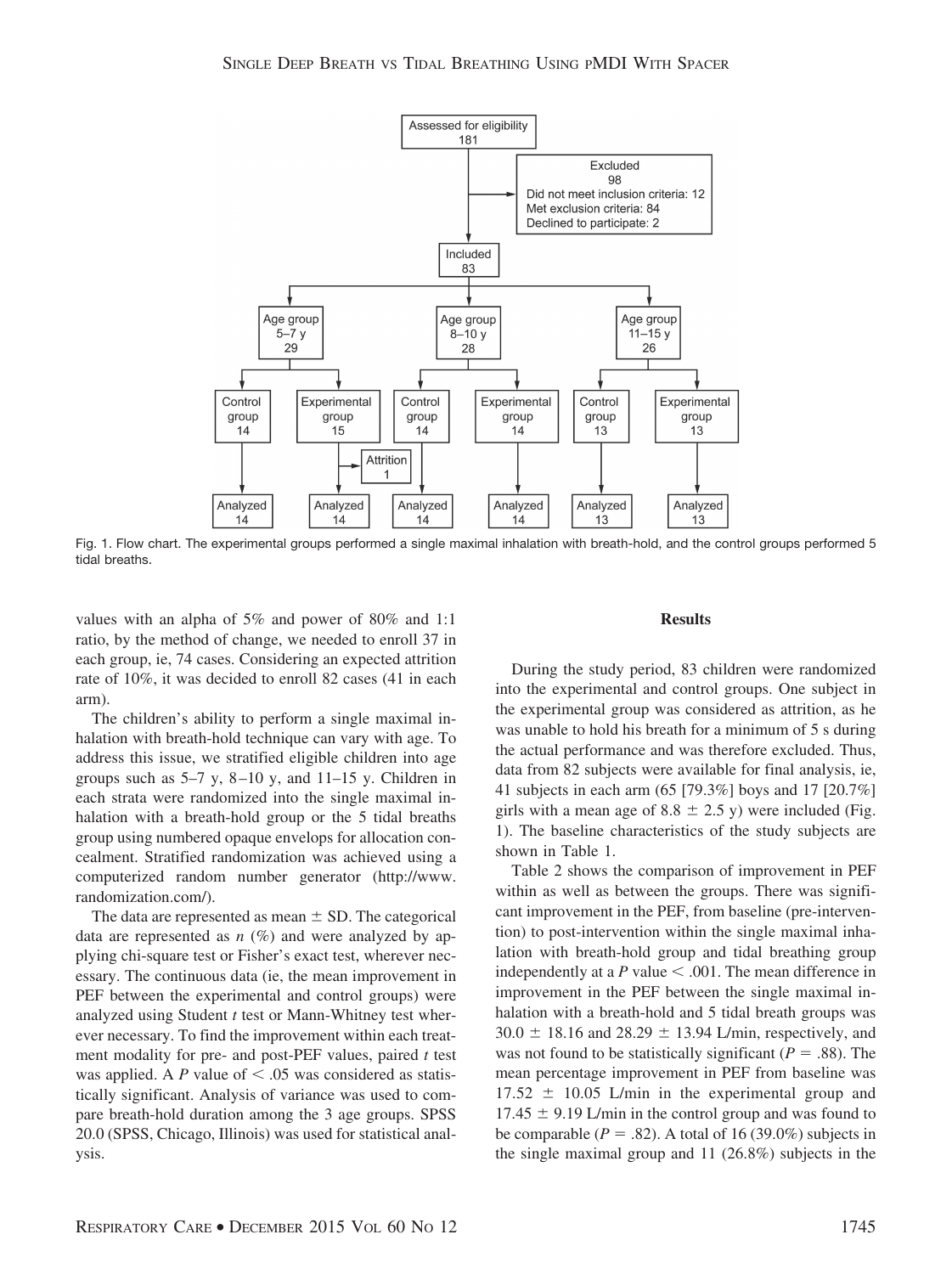| Table 1. | Characteristics of the Study Subjects |  |  |  |
|----------|---------------------------------------|--|--|--|
|----------|---------------------------------------|--|--|--|

| Variable                                                     | Single maximal inhalation<br>with a breath $(n = 41)$ | 5 tidal breaths<br>$(n = 41)$ | $\boldsymbol{P}$ |
|--------------------------------------------------------------|-------------------------------------------------------|-------------------------------|------------------|
| Age group*                                                   |                                                       |                               |                  |
| $5-7y$                                                       | 14(34.1)                                              | 14(34.1)                      | > .99            |
| $8 - 10y$                                                    | 14(34.1)                                              | 14(34.1)                      |                  |
| $11 - 15y$                                                   | 13(31.7)                                              | 13(31.7)                      |                  |
| $Sex*$                                                       |                                                       |                               |                  |
| Male                                                         | 34 (82.9)                                             | 31(75.6)                      | .41              |
| Female                                                       | 7(17.1)                                               | 10(24.4)                      |                  |
| Severity of asthma*                                          |                                                       |                               |                  |
| Severe persistent                                            | 2(4.9)                                                | 1(2.4)                        | .74              |
| Moderate persistent                                          | 20(48.8)                                              | 18 (43.9)                     |                  |
| Mild persistent                                              | 15(36.6)                                              | 15(36.6)                      |                  |
| Intermittent asthma                                          | 4(9.8)                                                | 7(17.1)                       |                  |
| Exacerbations in past $1 y^*$                                |                                                       |                               |                  |
| None                                                         | 36(87.8)                                              | 39(95.1)                      | .41              |
| 1-2 episodes                                                 | 4(9.8)                                                | 2(4.9)                        |                  |
| $>$ 3 episodes                                               | 1(2.4)                                                | $\overline{0}$                |                  |
| Physician's assessment of asthma control*                    |                                                       |                               |                  |
| Adequately controlled                                        | 17(41.5)                                              | 17(41.5)                      | > .99            |
| Not adequately controlled                                    | 24(58.5)                                              | 24(58.5)                      |                  |
| Reason for present visit*                                    |                                                       |                               |                  |
| Follow-up                                                    | 22(53.7)                                              | 22(53.7)                      | > .99            |
| Others                                                       | 19(46.3)                                              | 19(46.3)                      |                  |
| Inhalation technique child is using*                         |                                                       |                               |                  |
| Single maximal inhalation with breath hold                   | 2(4.9)                                                | $\overline{0}$                | .33              |
| Tidal breathing                                              | 23(56.1)                                              | 26(63.4)                      |                  |
| Do not know                                                  | 16(39.0)                                              | 15(36.6)                      |                  |
| Inhalation instruction*                                      |                                                       |                               |                  |
| Yes                                                          | 25(61)                                                | 26(63.4)                      | .82              |
| N <sub>o</sub>                                               | 16(39)                                                | 15(36.6)                      |                  |
| Inhalation method previously taught <sup>**</sup> $(n = 51)$ |                                                       |                               |                  |
| Tidal breathing                                              | 24 (96)                                               | 26(100)                       | .30              |
| Single maximal inhalation with breath hold                   | 1(4)                                                  | $\Omega$                      |                  |
|                                                              | $(n = 25)$                                            | $(n = 26)$                    |                  |
|                                                              |                                                       |                               |                  |

Data represented as median (interquartile range) and frequency (%). Total number of subjects was 82.

\*Chi-square test. \*\*Fisher exact test.

Table 2. Comparison of Improvement in PEF Between and Within the Groups

|                                                                         | Group 1: Single maximal<br>inhalation with a breath<br>hold $(n = 41)$ | Group 2: 5 tidal<br>breaths<br>$(n = 41)$ | P   |
|-------------------------------------------------------------------------|------------------------------------------------------------------------|-------------------------------------------|-----|
| Baseline PEF (L/min)                                                    | $145.85 \pm 49.14*$                                                    | $144.39 \pm 58.82**$                      | .90 |
| PEF 30 min after salbutamol inhalation (L/min)                          | $175.85 \pm 49.34*$                                                    | $172.68 \pm 60.95***$                     | .79 |
| Improvement in PEF (L/min)                                              | 30. $0 \pm 18.16$                                                      | $28.29 \pm 13.94$                         | .88 |
| Percent improvement in PEF                                              | $17.52 \pm 10.05$                                                      | $17.45 \pm 9.19$                          | .82 |
| Data are represented as mean $\pm$ SD. Total number of subjects was 82. |                                                                        |                                           |     |
| * <i>P</i> value for within group comparison: $\lt$ .001.               |                                                                        |                                           |     |
| ** <i>P</i> value for within group comparison: $\lt$ .001.              |                                                                        |                                           |     |

 $PEF = peak$  expiratory flow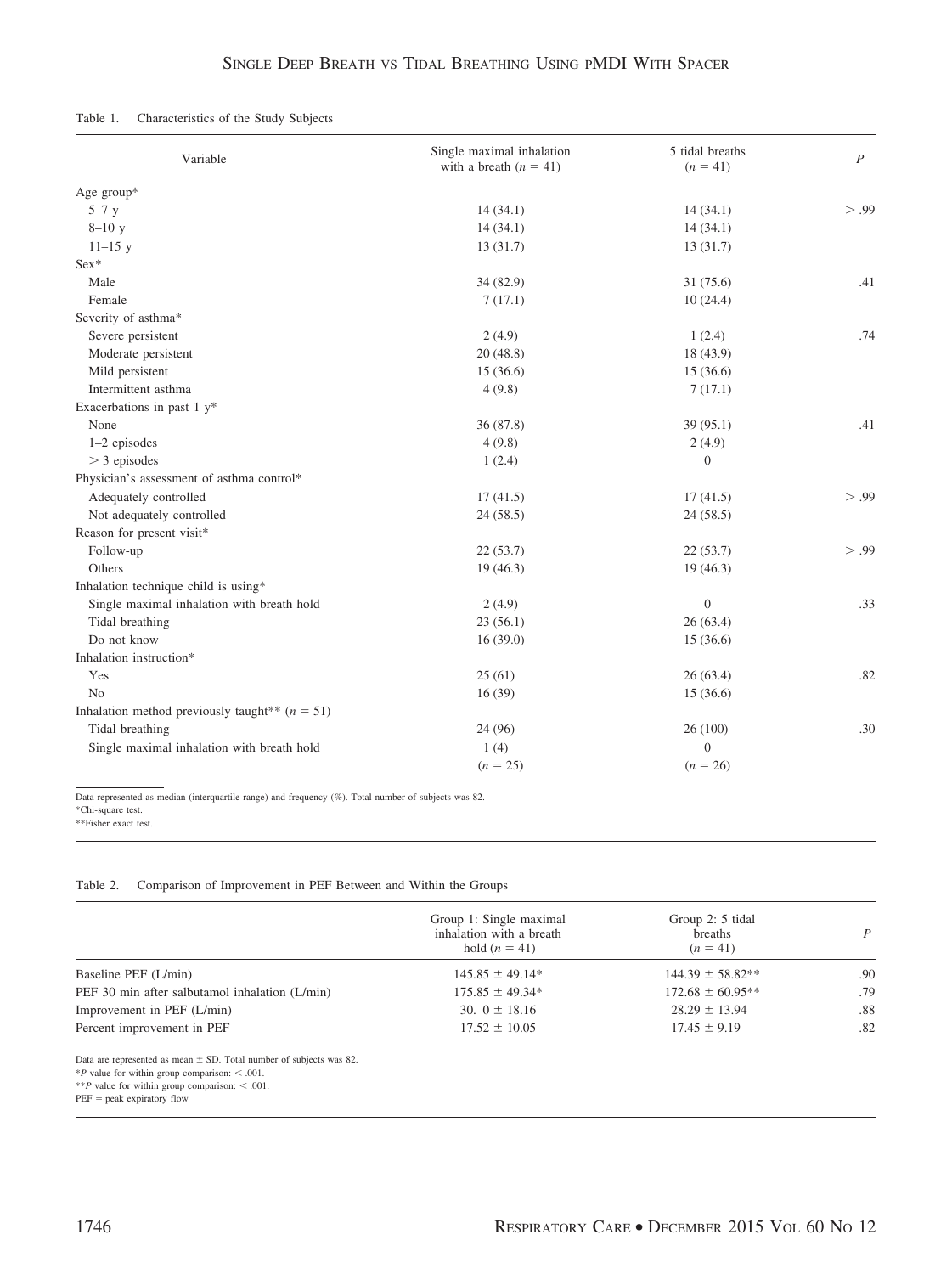tidal breathing group showed  $a > 20\%$  increase in PEF after salbutamol administration.

The mean breath-hold duration was assessed for 41 subjects across all age groups and was found to be  $9.2 \pm 1.4$  s during the first actuation (puff) of pMDI; during the second actuation, it was  $8.9 \pm 1.5$  s. Comparisons of breathhold duration in different age groups (5–7 y, 8–10 y, 11– 15 y) during both first and second actuation were comparable ( $P = .46$  and .54 in the first and second actuation, respectively). With the exception of one child in the 5–7 y category, all other children enrolled were able to perform the breath-hold maneuver in our study.

#### **Discussion**

In this study, we did not observe any significant difference in the improvement in PEF after inhalation of salbutamol using a pMDI and VHC by either single maximal inhalation with a breath-hold technique or 5 tidal breaths technique.

It has been observed that many children who suffer from asthma use their inhaler devices incorrectly, even after instruction for correct use.8,9 The most difficult skill for children using a metered-dose inhaler was progressive inhalation of the medicine slowly and deeply through the mouth and the need to hold their breath for a count of  $10.10 - 12$ 

A simple and efficient method to deliver drug through a pMDI in children must be identified to improve compliance and symptom control, and to minimize side effects. Patients can take a slow single breath to retrieve the medication or take tidal breaths from the chamber as per the Global Initiative on Asthma. There are very few studies done in this area in children to compare effectiveness of either method. The usual practice is to use the 5 tidal breath method. Therefore, we decided to compare the effectiveness of deep inhalation over tidal breathing during pMDI use.

We used PEF as the main outcome variable to assess the 2 inhalation techniques. Spirometry parameters including  $FEV<sub>1</sub>$  may be more relevant as they are more sensitive markers to assess the response to bronchodilator. An alternative method to compare the 2 inhalation techniques may be the documentation of deposition of aerosol in lungs by radionuclear tracer.

We concluded that the single maximal inhalation with a breath-hold technique is not superior to the 5 tidal breath technique in improving the PEF in children with asthma using pMDI and VHC. The findings of our study are similar to the findings of James et al.13 They performed a cross-over design to demonstrate that there was no significant difference in  $FEV_1$  and  $FEF_{25-75\%}$  with salbutamol pMDI delivered via a spacing device (Volumatic, 750 mL) between the panting technique and single breath followed by a breath-hold maneuver in 21 subjects with a mean age of 10.9  $\pm$  3.3 y. There are limited data on clinical studies with a similar outcome on this topic.

There are several studies on drug deposition. Roller et al4 found that inhalation of the extra-fine formulation of 99mTc-labeled hydrofluoroalkane-beclomethasone dipropionate with the breath-hold technique  $(n = 12)$  significantly improved lung deposition compared with tidal breathing  $(n = 12)$  across children  $4-15$  y of age. The adjusted mean of lung deposition in the breath-hold group was 1.6 times higher than that in the tidal group in children 5–7 y of age  $(n = 4$  in each arm), although the difference was not statistically significant due to the small sample size. This is in contradiction to the findings of our study. However, this may be due to the difference in the outcome variable and the drug used.

Schultz et al<sup>14</sup> tried to determine the number of breaths required to inhale salbutamol from different spacers/VHCs by recording breathing patterns of children 2–7 y of age. The children were asked to inhale placebo from 4 different spacers/VHCs, and their breathing patterns were simulated by a flow generator. The amount of drug deposition on inspiratory filters was used as the outcome to measure improvement in drug delivery. They demonstrated that single maximal inhalation (without breath-hold) did not result in improved drug delivery, compared with tidal breathing, for young children 2–7 y of age while inhaling salbutamol from different spacer/VHCs. This finding is similar to the findings of our study, although they are not comparable because the outcome variable and type of population used were different.

Studies have shown that there are inconsistencies with the technique of inhalation in the case of children (especially with the single maximal inhalation with a breathhold maneuver). In a few studies, the authors assessed appropriateness of pMDI techniques including ability to breath-hold, and they found that fewer than 50% of subjects could hold their breath for a minimum of 5 s. Bhukart et al12 reported that the most common mistake in the pretest was the inability to hold the breath for at least 10 s after actuation (56%). Even after training for pMDI use and assessing within a short time of 1– 4 weeks after training, approximately one fifth of the children still exhibited incorrect pMDI use, especially failure to breath-hold. Chen et al15 also had similar results, in which they found that only 35.5% children could hold their breath for 10 s. However, we found that children were able to breath-hold for  $>$  5 s (mean duration of 9.2  $\pm$  1.4 s and 8.9  $\pm$  1.5 s during first and second actuations, respectively). Roller et al<sup>4</sup> and Deerojanawong et al<sup>16</sup> also found that children included in the study were able to maintain the breath-hold for  $\geq 5$  s.

The findings of this study may not be generalizable, as it was a hospital-based study. A major limitation of this study was the use of the PEF instead of detailed spirom-